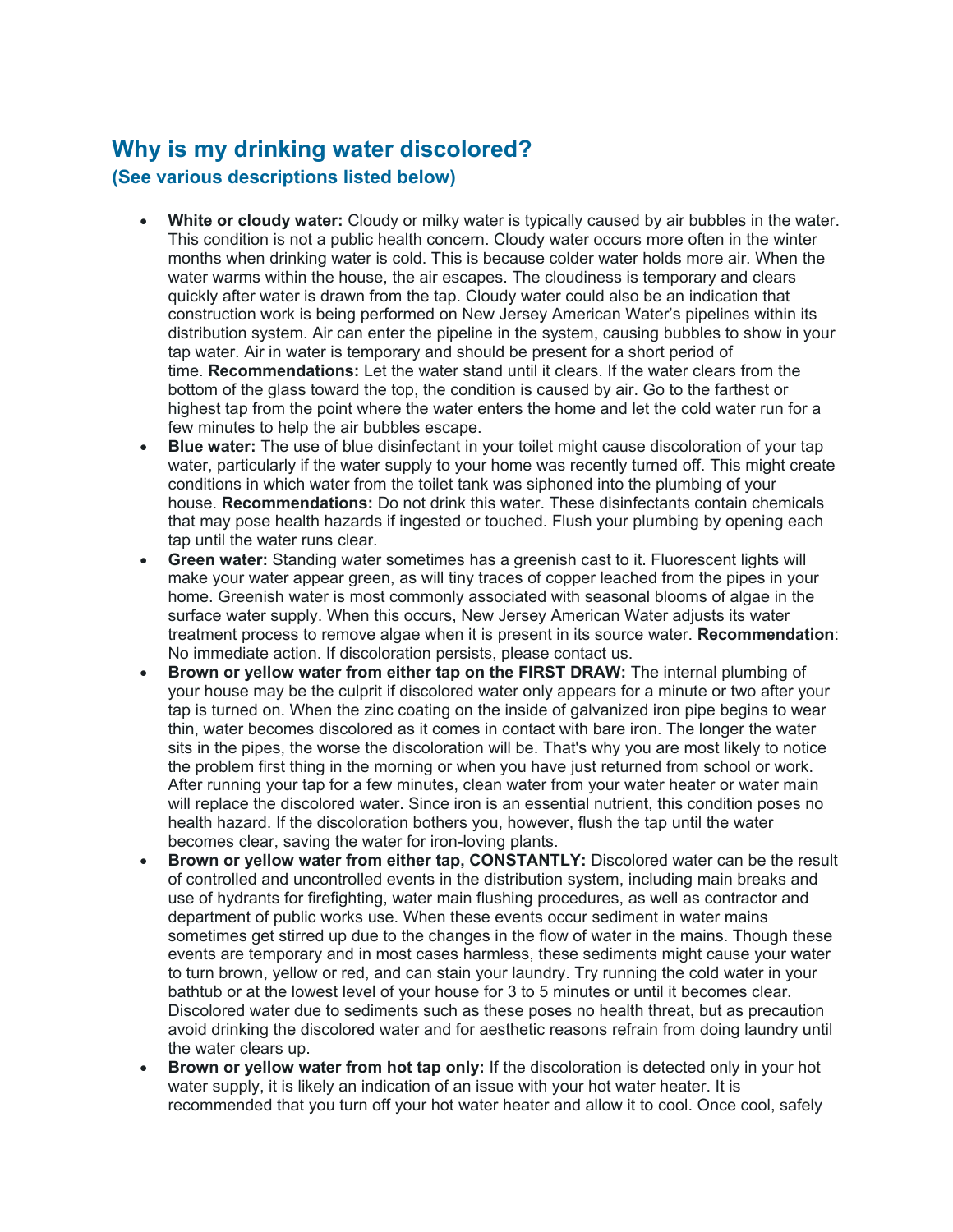drain and flush your unit. Then fill and turn your unit on to determine if the problem persists. You should consult your owner's manual for instructions and warnings regarding this task or contact a licensed plumber.

• **Crystals:** Crystals or sediment left behind after water evaporates might be calcium carbonate. Calcium carbonate poses no health hazard. This is a naturally-occurring mineral, identical to the calcium found in your bones and in most calcium supplements. If these deposits appear green, blue or brown, they might have been colored by tiny amounts of the metals found in your water pipes. **Recommendations**: Carbonate deposits can be dissolved with white vinegar. Dishwasher deposits can be minimized by using a commercial conditioner, by using liquid detergents and by using the "air-dry" instead of the "power-dry" setting on your dishwasher, which bakes the carbonates onto glassware.

## **Why does my water smell like rotten eggs or sewage?**

Sometimes customers report that their tap water smells septic, swampy moldy or like sewage or sewer gas, or sometimes sulfur or rotten eggs. These odors are often caused by gases forming in the household drain. These gases are formed by bacteria which live on food, soap, hair and other organic matter in the drain. These gases are heavier than air and remain in the drain until the water is turned on. As the water runs down the drain, the gases are expelled into the atmosphere around the sink. It is natural to associate these odors with the water because they are observed only when the water is turned on. In this case, the odor is not in the water, it is simply the water pushing the gas out of the drain. This can be verified by taking a glass of water from the tap and walking away to another area to smell the glass of water. If it still smells, please contact our Customer Service Center at 1-800-652-6987. If you determine it is the drain, to eliminate this type odor, the bacteria must be killed by disinfecting the drain. Effective disinfection can be achieved by following these six steps. Caution: do not mix any drain cleaners or detergents with bleach; certain combinations can create toxic fumes.

- Run the cold water for about 15 seconds into the drain that is to be disinfected, then turn the water off.
- Pour approximately one to two cups of liquid chlorine bleach (laundry bleach) down the drain (or drains) where the odor is present. Pour the bleach slowly around the edges of the drain so that it runs down the sides of the drain. Caution: bleach may cause eye damage, skin irritation, and may damage clothing - BE CAREFUL!
- If the odor is coming from a sink with a garbage disposal, turn the disposal on for a few seconds while the bleach is being poured. This will disperse the bleach around the inside of the disposal. Caution: bleach may cause eye damage, skin irritation, and may damage clothing - take care to avoid splashing for the few seconds the disposal is turned on.
- Allow the bleach to remain undisturbed in the drain for about 10 minutes. Caution: prolonged contact with metals may cause pitting and/or discoloration.
- After 10 minutes, run the hot water into the drain for a minute or two to flush out the bleach. If a garbage disposal was disinfected, thoroughly flush it as well.
- This procedure may need to be repeated if the odor returns.

If the odor is detected only in your hot water supply, it may be an indication that there is an issue with your hot water heater. A sulfurous or rotten egg-like odor in the hot water is caused by bacteria growing in the water heater. This usually happens when the water heater is turned off while on vacation, when the hot water has not been used for a long time or when the temperature setting on the heater is set too low. The bacteria in the water heater are not a health threat; however, they must